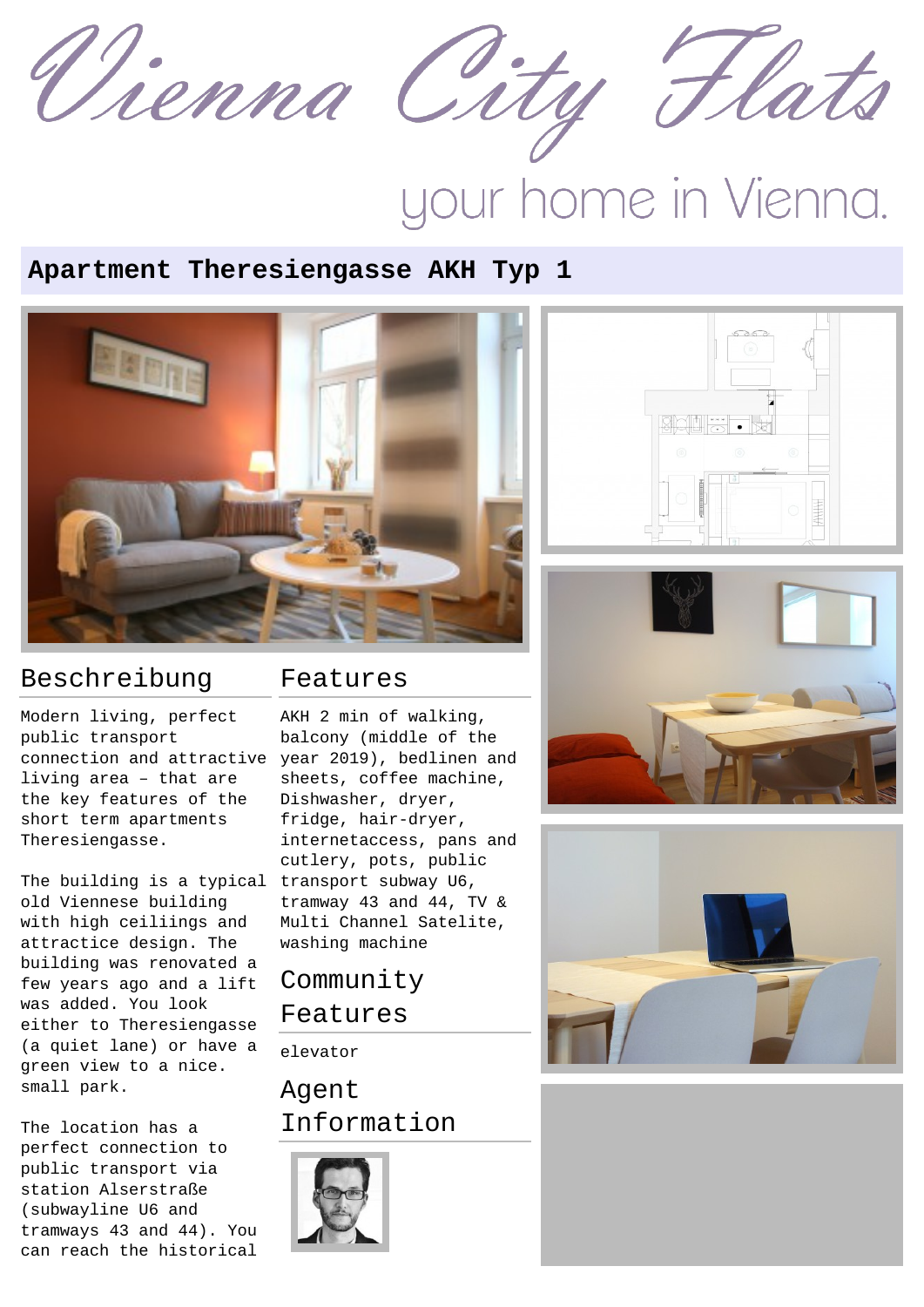city center within a few minutes. AKH (Allgemeines Krankenhaus) is just around the corner and can be reached within 2 minutes of walking. So it is a perfect place to stay all persons who have a relative staying in AKH or if you are a doctor on a scholarship or start working in Viennas biggest hospital. The equipment of these apartments is especially designed for long term stays of a few month with a special working desk and a fully equipped kitchen.

kitchen oven and stove microwave dishwasher fridge with freezer coffee machine (nespresso) kettle cooking utilities

All apartments at Theresiengasse were completely renovated in 2016 and newly furnished. The kitchen is fully equipped with pots, pans, cutlery and all basic cooking utilities – all you need to start a stay in Vienna. A nespresso machine, dishwasher, fridge, stove and oven provide all amenities you need. The living room is spacious and has a good dining table, a comfortable sofa and a LCD-TV and a working desk for your studies and home office. The sleeping room provides a double bed, two big wardrobes and two small dressers – more than enough space for all your belongings.



RATES 1 month 3 month+ 5 month+ 1.540 Euro / month 1.320 Euro / month 1.210 Euro / month Feel free to contact us for any further questions about these apartments!